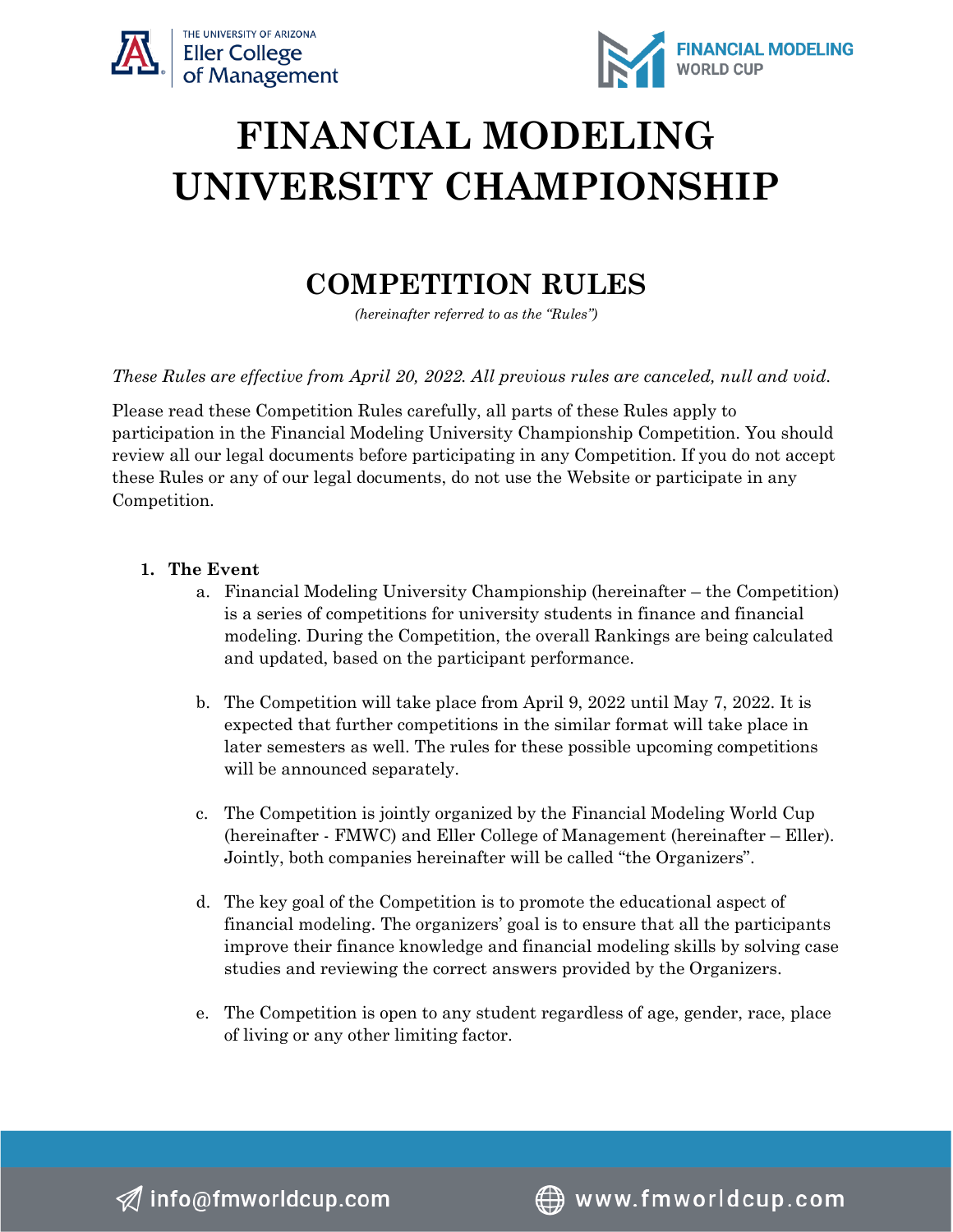



f. Participants can apply for the competition either individually or as a team of 2-3 people from the same university or business school. Team rankings will be calculated separately from the individual rankings. Teams do not participate in the live finals.

#### **2. Competition Stages and Dates**

- a. The Competition will take place on the following dates:
	- i. Round 1: April 9-10, 2022
	- ii. Round 2: April 23, 2022 (4:00-6:00 PM UTC)
	- iii. Semi-Finals: April 30, 2022 (4:00-6:00 PM UTC)
	- iv. Finals: May 7, 2022 (4:00-6:00 PM UTC).
- b. Future Competition dates shall be announced and posted on the Competition Website, approximately around September 1, 2022.
- c. The competition organizers reserve the right to change the dates of Rounds at their sole discretion (*to accommodate for international holidays, etc.)*
- d. If a date of a Round changes, a Notice shall be provided on the Competition Website.

#### **3. Competition Tasks**

- a. The Competition consists of Questions and Case Studies (hereinafter Tasks). All of the Tasks will be related to general finance and business.
- b. The Tasks will be published on the examination platform arranged by FMWC (hereinafter – Examination Platform). The participants will be required to download the tasks and to submit their answers on the Examination Platform.
- c. The Questions will be either Multiple Choice or Type-In format. No essaytype questions will be included in the Competition.
- d. The Questions will test the general knowledge of the participants of the finance and business topics.
- e. The Case Studies will provide a range of real-life problems solvable through the use of financial modeling.
- f. The Case Studies shall be structured as 1 (*one)* to 5 (*five)* pages per Case.
	- i. Each Case will include a number of Questions, typically between 4 (*four)* and 20 (*twenty)*.
	- ii. The complexity of the Questions will vary, with more complex questions awarding more points if answered correctly.

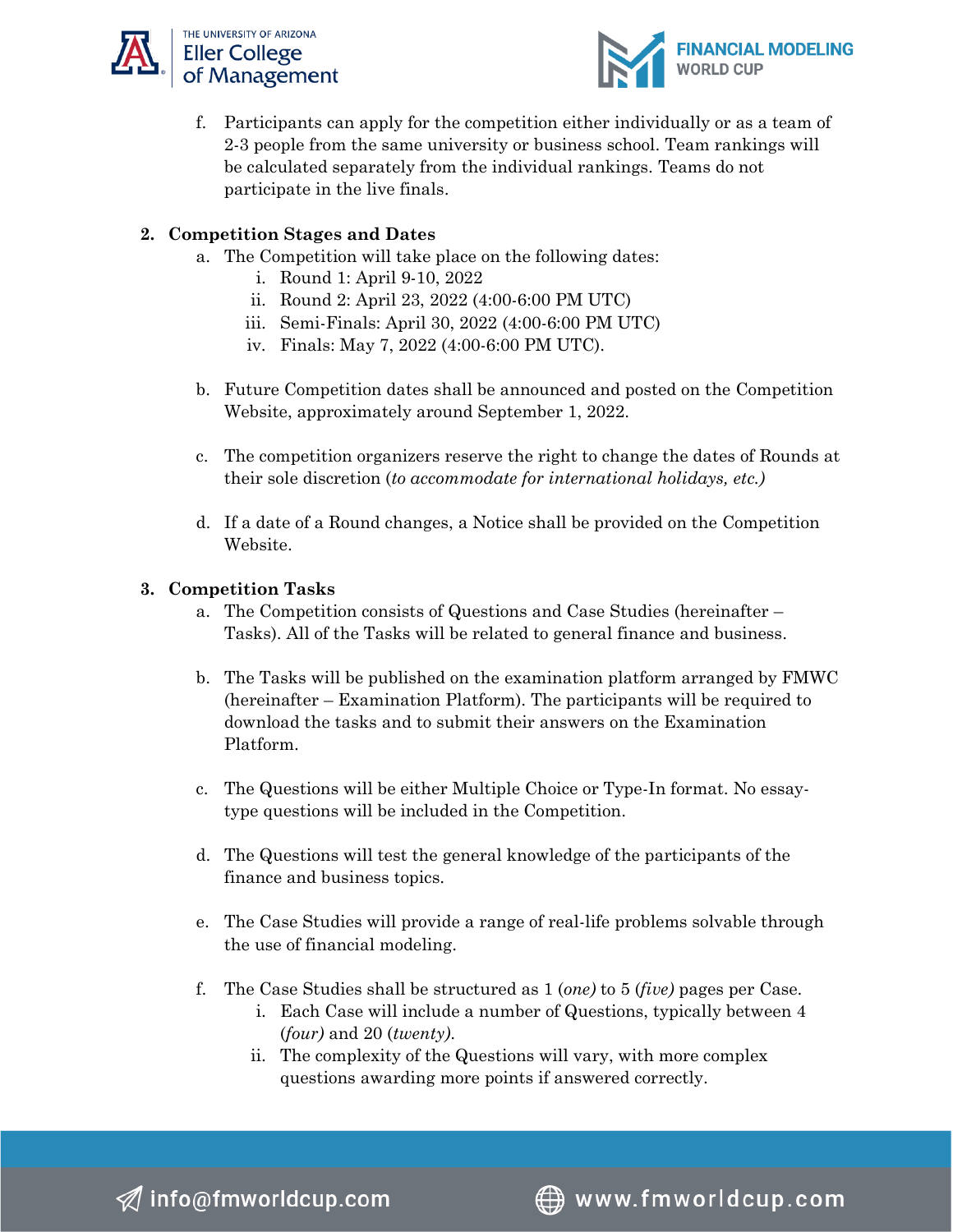



- iii. The Question format is not standardized and could potentially be multiple-choice, number type-in or other.
- g. In order to correctly solve the Case Studies, the Participants will need to answer the questions, produce and submit financial models on the Examination Platform.
	- i. Participants may be provided a template for the financial model, or the financial models will be required to be produced from scratch.
- h. Definitions of industry-specific terms and country-specific terms and ratios will be provided as required.
- i. Financial Model formatting and style will not be judged in the Competition.
- j. After a Round is complete and the results have been published, possible solutions to the Case Studies and correct answers to the Questions will become available within a reasonable time.
	- i. Cases and solutions from previous Rounds will be provided for free only to the Participants who took part in the relevant Round.
	- ii. For non-participants, the Cases and solutions may be sold separately on the FMWC website.
- k. Sample Cases are available on the Competition Website.

# **4. Competition Format**

- a. Round 1 will take place online on the Examination Platform from Saturday, April 9, 2022, 00:01 AM (UTC+0) till Sunday, April 10, 11:59 PM (UTC+0). Participants will be able to complete the case studies and submit their answers with no additional time constraints; however, after submitting their answers, participants will not be able to change them.
- b. Round 2 will take place online on the Examination Platform on Saturday, April 23, 2022, 4:00-6:00 PM (UTC+0). In Round 2, participants will only have 2h to complete the case studies. Here, the 2h Timeframe begins upon the Participant opting to begin the Competition on the Examination Platform within the overall timeframe of Round 2. Please note that all Examination Platform sessions will be automatically closed on April 23, at 6:00 PM, even if the 2h countdown will not have run out.
	- i. The 2h Timeframe takes into account:
		- 1. Downloading all relevant Tasks,
		- 2. Reading and analyzing the Tasks,
		- 3. Creation of financial models,
		- 4. Completing the relevant answers for Tasks,
		- 5. Submitting.

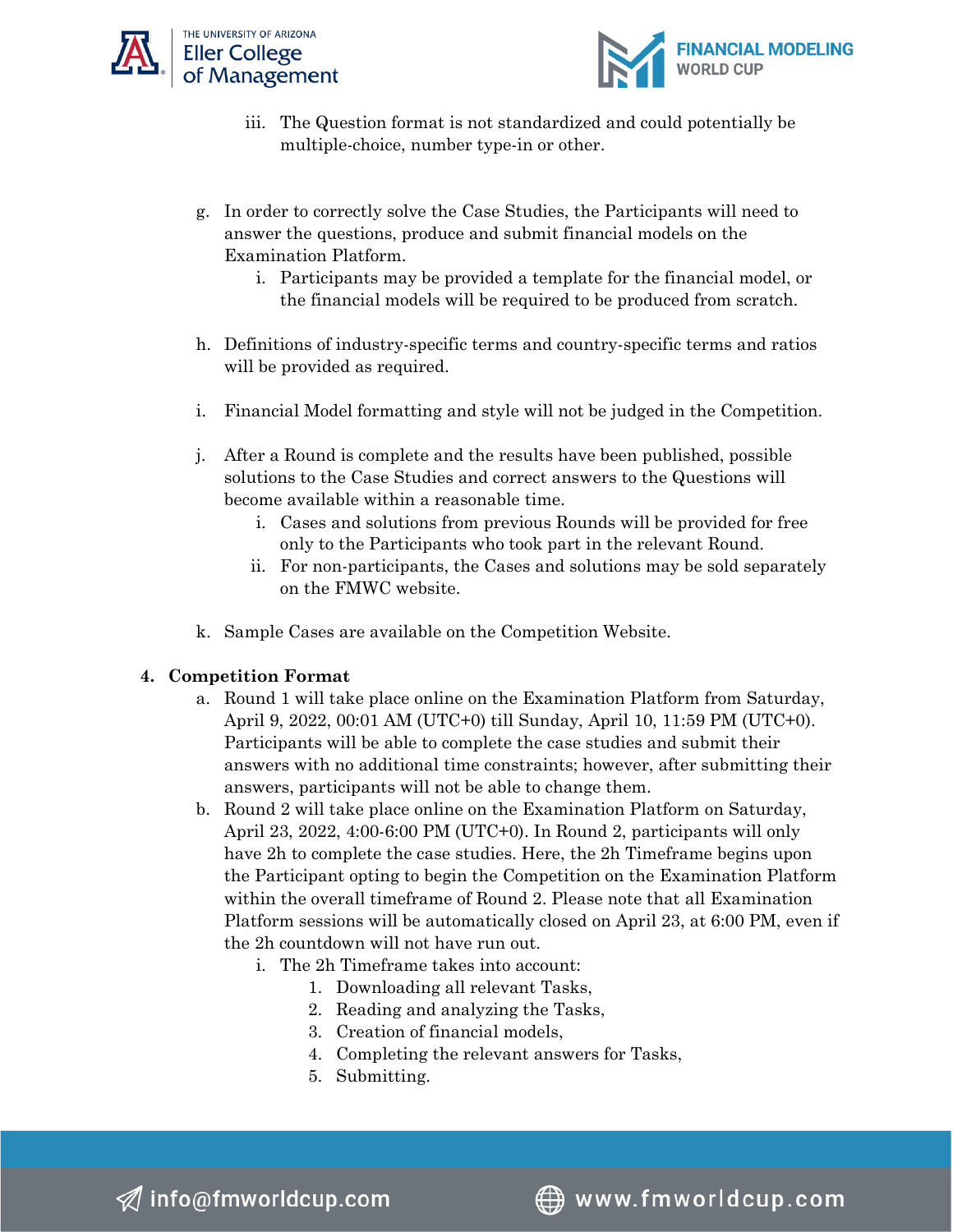



- ii. Top 50 participants and top 16 teams who will have collected most points from Round 1 and Round 2 combined will qualify for the Semi-Finals Round.
- c. Semi-Finals will take place online on the Examination Platform on April 30, 2022. All participants will be completing the case studies simultaneously at 4 PM (UTC+0). Similarly as in Round 2, participants will have 2h to complete all case studies and submit their answers.
	- i. Top 8 Semi-Final performing participants will qualify for the live finals.
	- ii. This will be the last Round for teams. The best performing team in this Round will be awarded the team prize money.
- d. Live Finals will take place online and will be live streamed on FMWC YouTube channel. To take part in Live Finals, participants will be required to join in with video and audio, as well as share their screen for viewers that will be able to spectate the modeling performed by the finalists.
	- i. If participants are not willing to take part in the Live Finals they might be substituted with other participants and they will not qualify for prize money.

# **5. Points System**

- a. Points system for Round 1:
	- i. The total number of points available for correctly solving all the Tasks is 1,000 points. Additional extra point bonuses could be introduced by the organizers (e.g., extra 100 points for answering an additional extra-hard question).
- b. Points system for Round 2 and Semi-Finals:
	- i. The total number of points available for correctly solving all the Tasks at each round is 1,000 points. Additional extra point bonuses could be introduced by the organizers (e.g., extra 100 points for answering an additional extra-hard question).
- c. Finals:
	- i. The total number of points available for correctly solving all the Tasks is 1,000 points. There will be no additional extra points and time saved points at Finals.
- d. After the Round is over, the participants will have to upload their financial models. If this is not done upon completion of the participant's work, the participant's results might be annulled.

# **6. Case Design Team**

a. The Case Design Team is responsible for the Case content creation for the competition and consists of Eller College professors, FMWC organizers and leading participants at FMWC professional competition.

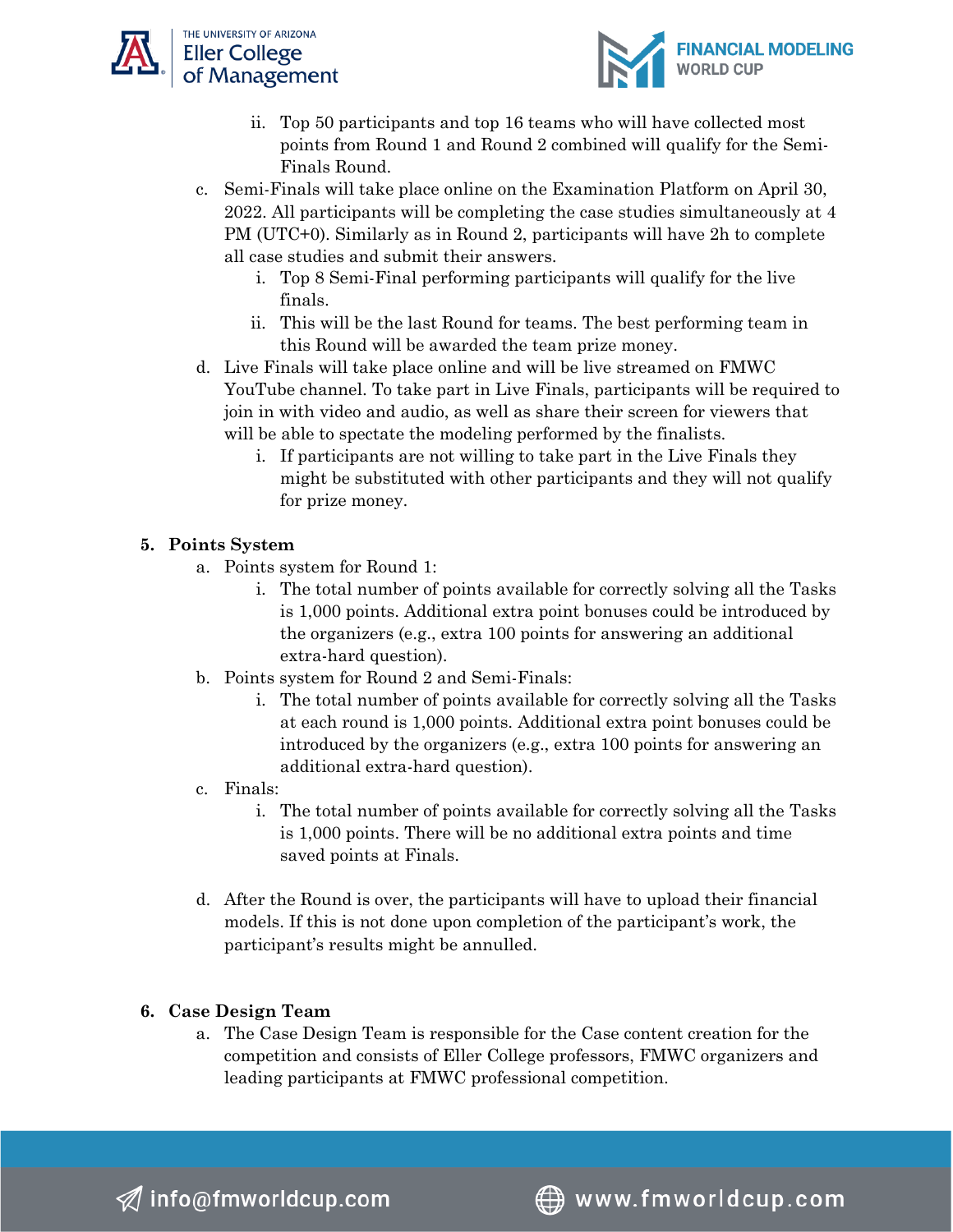



# **7. Rankings**

- a. The Competition utilizes an internal Ranking System which is based upon the Participants' performance.
- b. The Ranking System is unbiasedly handled, calculated and updated on the Website by the Organizers, based upon defined criteria.
- c. All rankings and decisions relating to rankings are strictly at the discretion of the organizers, who are under no obligation to disclose any decisionmaking processes.
- d. Participants will be ranked based on the total number of points.
- e. As it is expected that there will be further editions of the Competition, the rankings might be further expanded to accommodate the results of these future tournaments. More information will follow by September 1, 2022.
- f. Regional subsets of Rankings will be published, e.g., regional rankings:
	- i. Africa,
	- ii. Asia/Pacific (*including Australia*),
	- iii. Europe,
	- iv. South/Latin America,
	- v. North America (*US & Canada*).
- g. Upon completion of each Round, an updated Rankings will be published.
	- i. The Rankings will be updated on a regular and reasonable basis.
	- ii. The information which will be published includes:
		- 1. The full list of participants,
			- 2. Rank,
			- 3. University,
			- 4. Enrollment (Bachelor's, Master's) and Year of studies (Year 1, Year 2 or Year 3+),
			- 5. Region of the participant,
			- 6. Country of the participant,
			- 7. The number of points scored,
			- 8. Recent photograph (only for top performers).
- h. The Participant names outside the Top 30% will not be published (only ID numbers, received in an email).
- i. Team Rankings will be calculated separately from the individual rankings.

# **8. Tiebreakers & Draws**

a. Tiebreakers after Round 2:

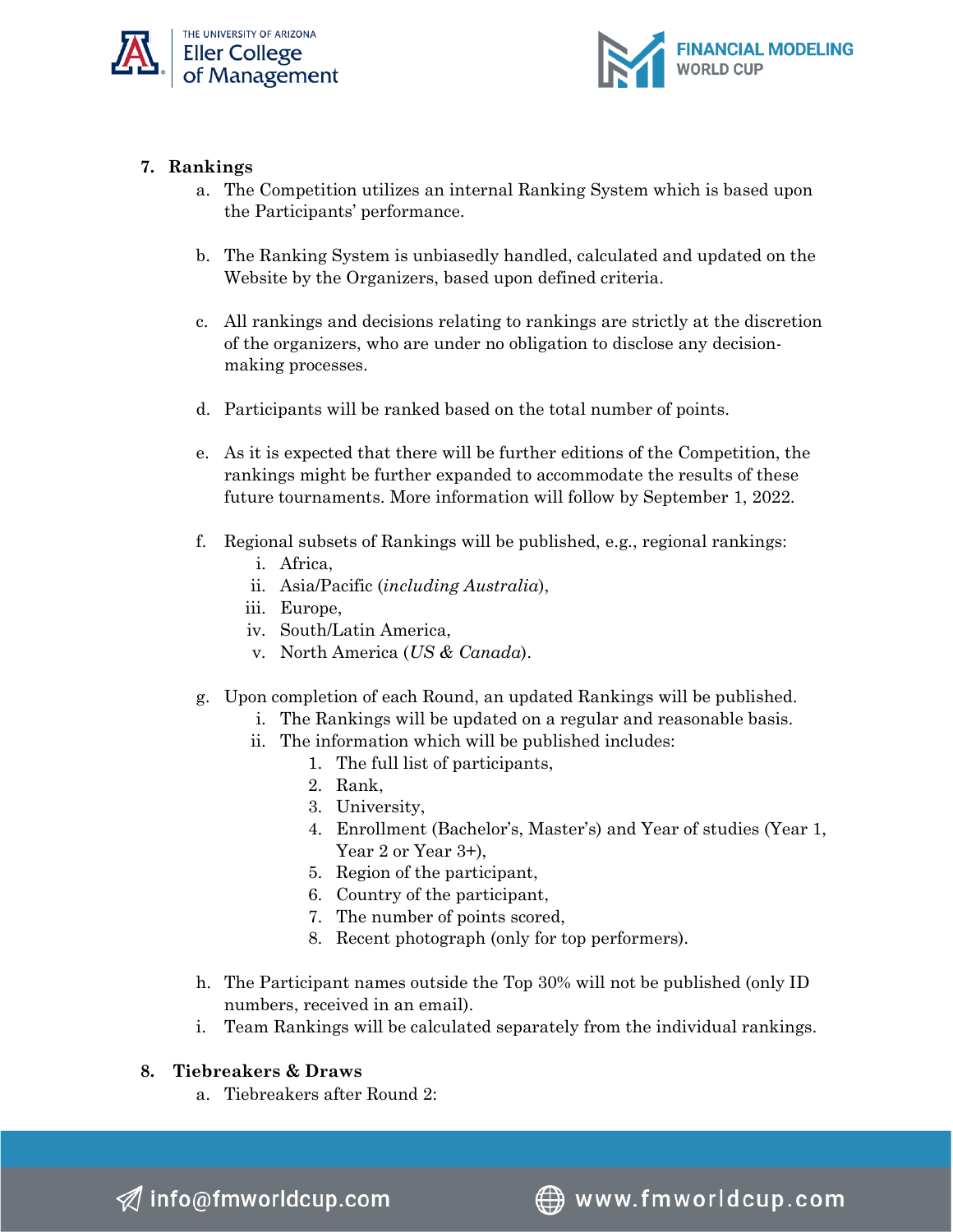



- i. After Round 2, tiebreakers will be calculated only for the participants that are on the borderline of qualifying for the Semi-Finals.
- ii. In the event 2 or more Participants have an equal number of points in the Rankings, in determining the higher-ranked Participant, the following is taken into consideration:
	- 1. Participant with less incorrect answers: the lowest total point value of incorrect answers (i.e., fewer guess attempts).
	- 2. The highest amount of Time Saved during Round 2 (submitting answers before the 2h deadline).
	- 3. Best Current Form. Participant with the best result in Round 2 will be ranked higher.
- iii. If still the Participants remain tied, then a Draw is announced, and both Participants proceed to the Semi-Finals.
- b. Tiebreakers after Semi-Finals:
	- i. After Semi-Finals, tiebreakers will be calculated only for the participants that are on the borderline of qualifying for the Finals.
	- ii. In the event 2 or more Participants have an equal number of points in the Rankings, in determining the higher-ranked Participant, the following is taken into consideration:
		- 1. Participant with less incorrect answers: the lowest total point value of incorrect answers (i.e., fewer guess attempts) in Semi-Finals.
		- 2. The highest amount of Time Saved during Semi-Finals (submitting answers before the 2h deadline).
		- 3. Participant with less incorrect answers in all previous Rounds combined.
		- 4. Best Past Form. Participant that was ranked higher after Round 2. If the results after Round 2 were identical, a tiebreaking procedure from clause 8a will be performed.
	- iii. If still the Participants remain tied, then a Draw is announced, and both Participants proceed to the Finals.
- c. Finals:
	- i. In case of tiebreakers in Finals, the higher-ranking Participant will be the one who first scored the final points.

# **9. Participation Price**

- a. Participation in the Competition is free of charge.
- b. The costs of the competition will be covered by the Organizers and the Sponsors.
- c. The organizers reserve the right to decline all or part of any Participation in any Competition entry requested.

# **10. Prize Money**

a. The total prize fund for the Competition is \$10,000 and divided as follows: